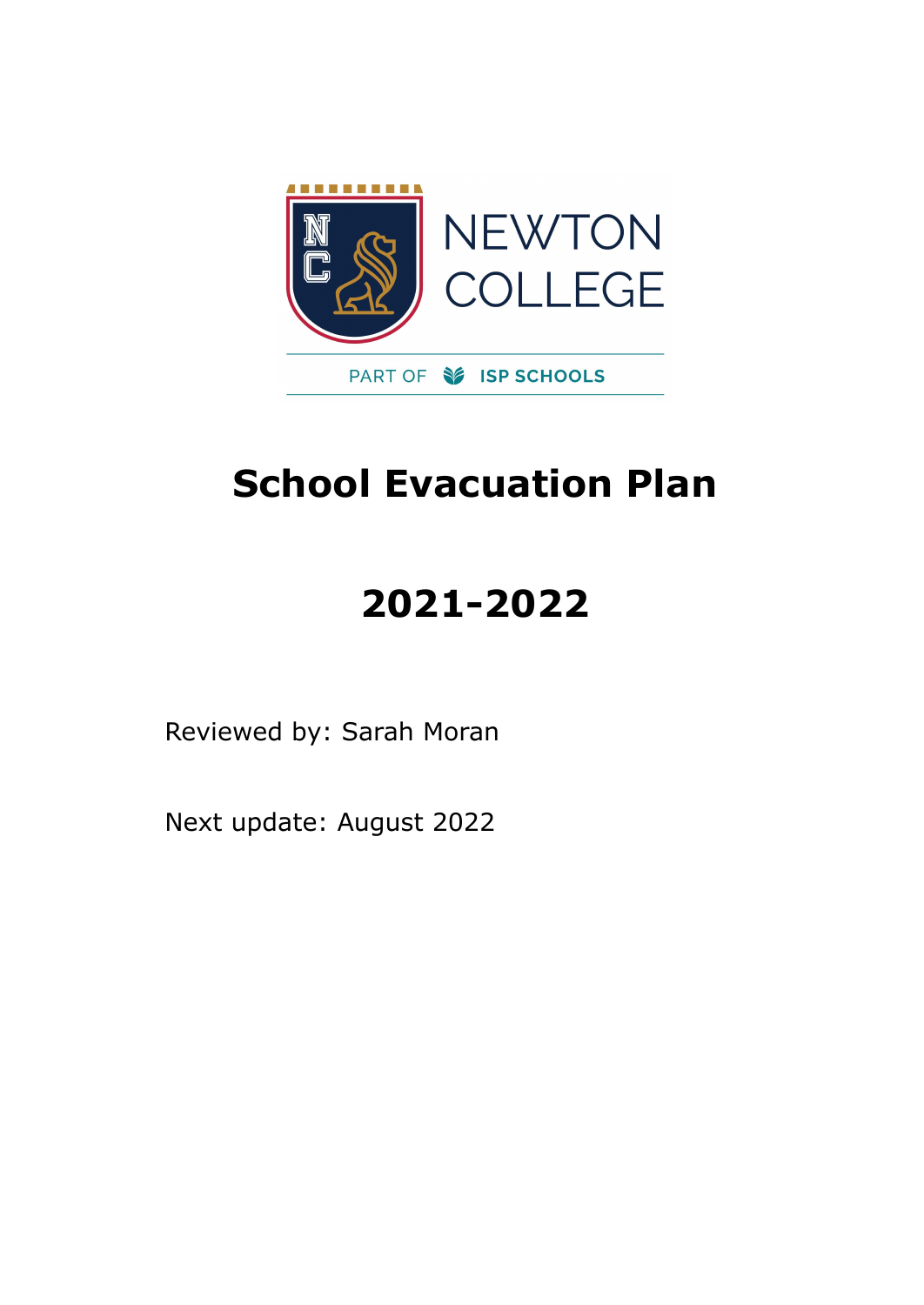## **SCHOOL EVACUATION PLAN**

| <b>YEAR DRAWN UP:</b>  | 2021-2022                         |
|------------------------|-----------------------------------|
| <b>SCHOOL:</b>         | <b>LAUDE NEWTON COLLEGE</b>       |
| <b>TYPE OF CENTRE:</b> | <b>Private</b>                    |
| <b>TOWN:</b>           | <b>Elche (Alicante)</b>           |
| <b>ADDRESS:</b>        | Camino Viejo Elche - Alicante Km3 |
| <b>TELEPHONE:</b>      | 965451428                         |

## **LOCATION OF EVACUATION PLAN**

▪ In Reception and Accountant's offices.

- In EYFS, Primary and Secondary/Baccalaureate staff rooms.
- In Pablo Picasso Building First and Second Floor.
- In Hans Christian Andersen Building Ground Floor, First Floor and Second Floor.
- In Isabel Fernandez Pavilion.
- In the dining room.

## **DISTRIBUTION OF THE SCHOOL**

**BUILDING I,** made up of:

#### ● **Principal Building: Offices, Administration, Nursing Station and Multipurpose classrooms.**

● **Santiago Ule Primary Classroom Block (first and second floor).**

**BUILDING II**, made up of:

● *Pablo Picasso* **BUILDING (first and second floor).**

**BUILDING III**, made up of:

● *Hans Christian Andersen* **BUILDING (workshops, ground floor and first floor).** ● **Dining room**

**BUILDING IV,** made up of:

#### *Isabel Fernández* **BUILDING - Sports Area: Gymnasium and sports courts**

**BUILDING V,** made up of: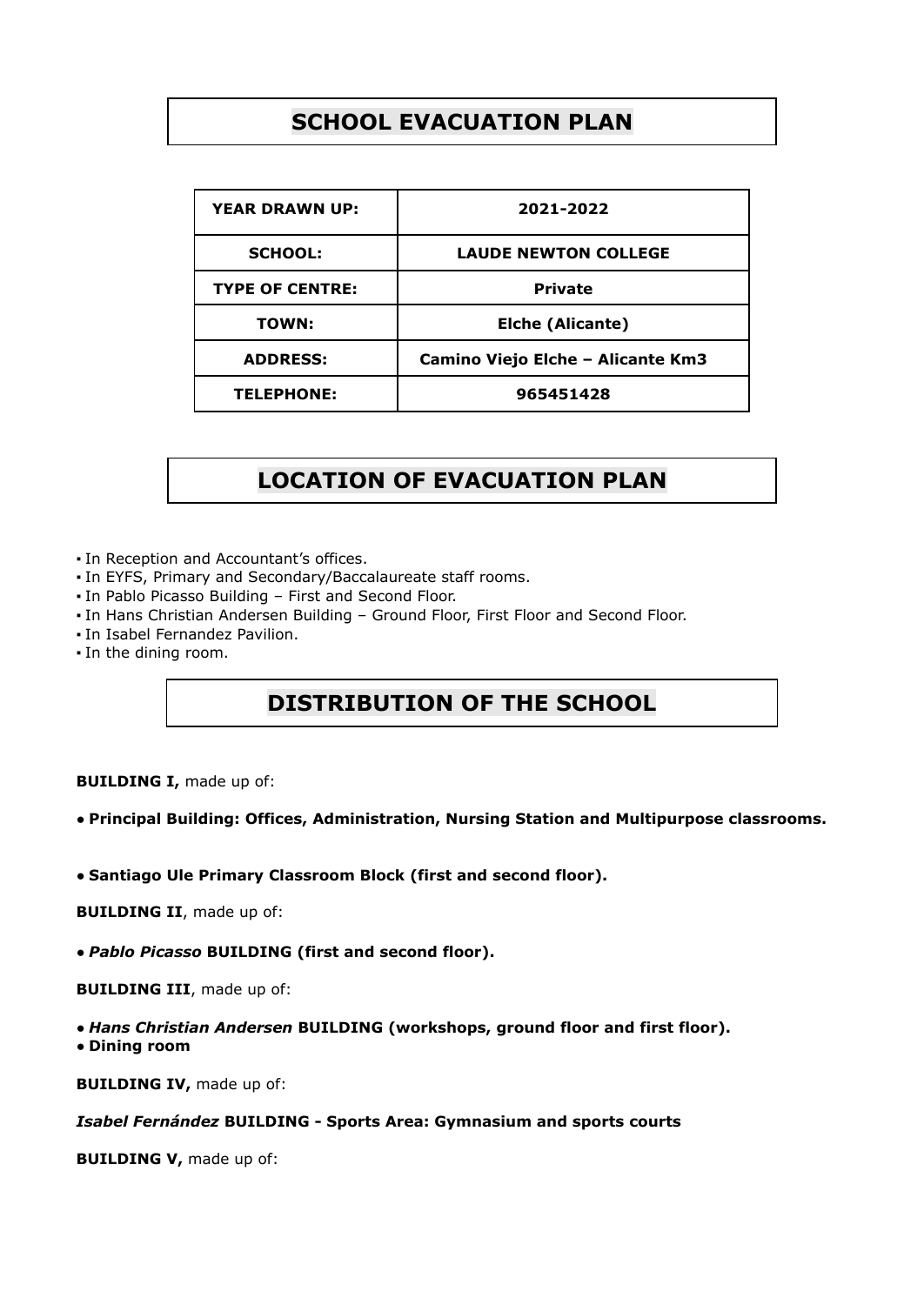#### ● *Miguel de Cervantes* **BUILDING (first floor and second floor).**

**BUILDING VI,** made up of:

#### ●*WONDERLAND* **BUILDING (first floor and second floor and roof).**

## **EVACUATION ROUTES AND ALARM**

#### **EVACUATION ROUTES**

#### **(See attached plan)**

#### **Everyone must exit their buildings using the fastest route.**

#### **Pupils in classes must exit together with the teacher that is responsible for them at the time of evacuation.**

Lifts or goods lifts will not be used for the evacuation. Windows and doors, which hypothetically may create draughts and spread flames in case of fire, should not be opened.

There are FOUR gathering points once the evacuation has been carried out:

#### **BLUE MEETING POINT (BLUE ZONE): Sports courts 1**

#### **(Next to Miguel de Cervantes BUILDING V)**

This area must be accessed by:

- All pupils in Secondary whose tutor group is based in Miguel Cervantes.

- People who are in the Main Building (Building I) or visiting the school at the time of the evacuation.

- Kitchen and cleaning staff.

- Each year group must line up in their allocated spaces (see signs and plan below).

#### **RED MEETING POINT (RED ZONE): Playground area between MODULE III and VI**

This area must be accessed by:

- EYFS pupils in the EYFS building (Building VI). Children on the top floor will use the ramp to go down stairs.

- Children who cannot walk will be taken to the area in a large trolley.

- Each year group must line up in their allocated spaces (see signs and plan below).

#### **YELLOW MEETING POINT (YELLOW ZONE): Sports courts 2**

(Artificial football grass field next to EYFS building VI).

This area must be accessed by:

- All pupils in Secondary whose tutor groups are based in Pablo Picasso or Hans Christian Andersen.

- Sciences classes.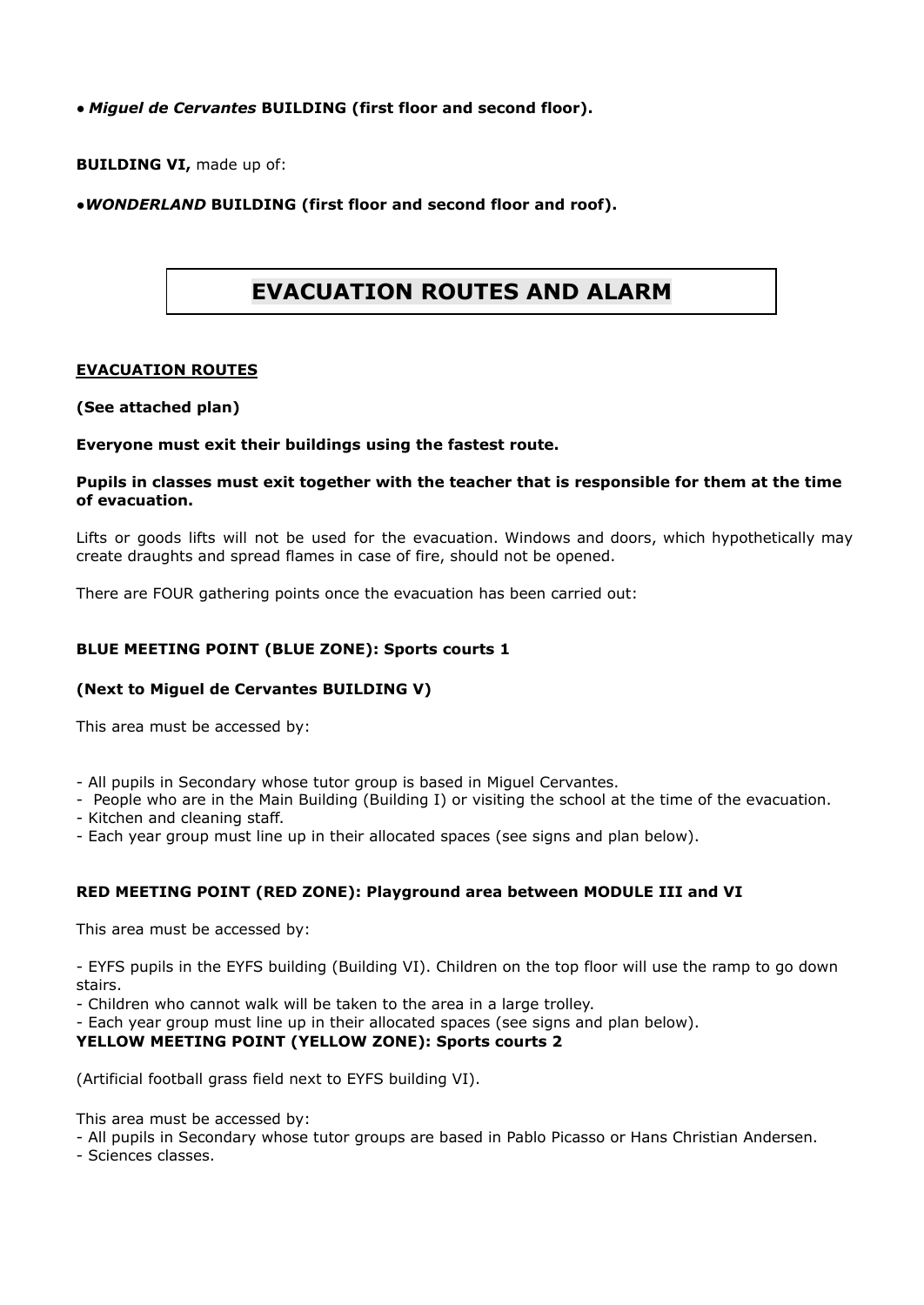- Each year group must line up in their allocated spaces (see signs and plan below).

#### **GREEN MEETING POINT 4 (GREEN ZONE): Sports courts 3**

(Sport pitch next to Building II Pablo Picasso building).

This area must be accessed by:

- All Primary pupils from Year 1 to Year 6.
- Each year group must line up in their allocated spaces (see signs and plan).

#### **Here is the plan with where each group lines up within their areas:**



#### **Timings**

#### **The expectation that the last student to leave any building does so within 3 minutes of the initial alarm sounding.**

• If the fire were to take place on the outdoor patio, all students should stay in their classrooms, to avoid the effects of fire or smoke. The school staff in charge of the children at the time will close all windows and cover any possible gaps where smoke can get in (gaps under doors etc.).

#### **PLANS OF EVACUATION**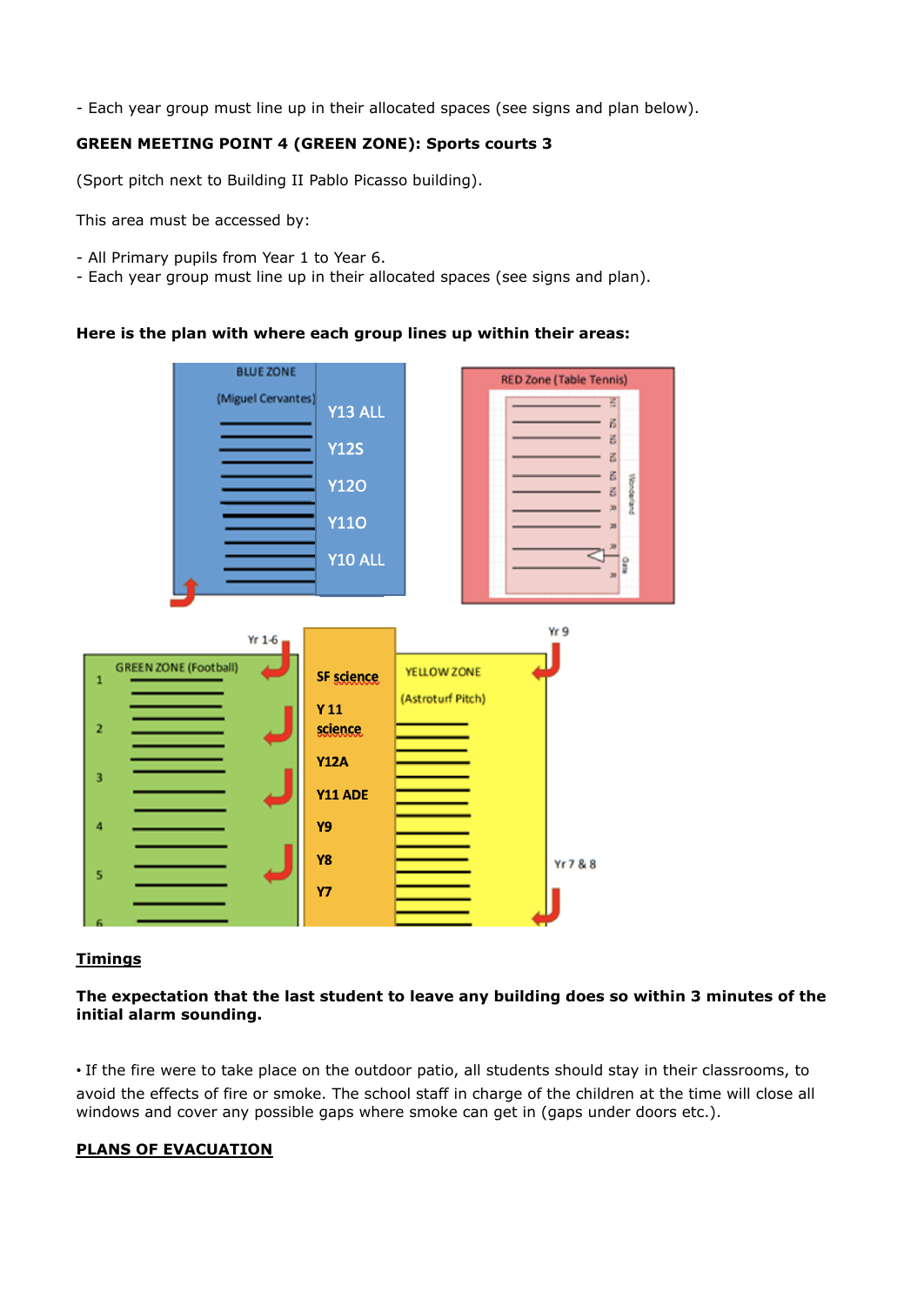PLANS OF EVACUATION will be available at different points in the school, corridors, entrances and exits as well as in the Accountant's and Staff rooms.

It is important to know the General Plan of Evacuation which is in the staff rooms in order to have the gathering Point clear at the time of the emergency.

Areas where pupils line up need to be clearly labelled.

\*A separate individual plan must be drawn up for anyone with any special requirements e.g. using crutches, or with a health issue e.g. diabetes

Here is a link to the plan:

<https://drive.google.com/file/d/1u2fTdfWb61IkivRP9aHv8uGYmmcf10qx/view?usp=sharing>

Please share these plans with the school Head teacher and Head of Health and safety as well as your Head of Stage.

**EVACUATION DRILLS** - Are conducted at least once per term. Sometimes we include a trapped persons drill. See risk [assessment.](https://docs.google.com/document/d/1YHeLdgd04kw6YPIzog3zTzU1Yum2UF8NkaNqGmxgugo/edit?usp=sharing)

#### **SYSTEM OF INFORMING AND ALARM**

**Alarm.** The School has manual "ALARMS" in each building to be used in emergencies which are installed in each building. The button for these alarms, properly signposted, is normally situated in the entrance/exit areas of each building. This alarm has a high, clear and continuous sound.

The School also has an ALARM system connected to a Control Centre which is immediately advised of the zone affected and which contacts the School rapidly.

The caretakers are responsible for turning on an alarm during a practise drill.

## **TEAMS AND ACTION**

#### **INTERVENTION TEAM:**

**Evacuation Plan Coordinator:** Carlos Albentosa (Reserve: Lucía Soler).

#### **Heads of Stages/Areas:**

Early Years (Sarah Moran, Reserve: Abigail Strain) Primary (Francine Turner, Reserve: Victoria Esler) Secondary (Abbie Nutall, Reserve: Natasha Warren) Head of Sixth Form (Francisco Beltrán, Reserve: José Manuel Cuello) Office (Sofía Sierra, Reserve: Alicia Perelló) Dining room (Roberto, Reserves: Maria Dolores, Pascual) **Evacuation Coordinators:** All teaching staff are involved in the evacuation process. However, it is

necessary to appoint Evacuation Coordinators, whose functions will be described further on. Two evacuation coordinators have been appointed in each area in case of absences.

**Person Responsible for First Aid:** Gemma Beneyto (Reserve: Debi Winston)

**Maintenance:** José Luis Ruiz and Juan José Moreno

**Class Teachers and Tutors:** Responsible for following plan, for the pupils in their care, and taking their class registers and handing registers to head of stage as quickly as possible.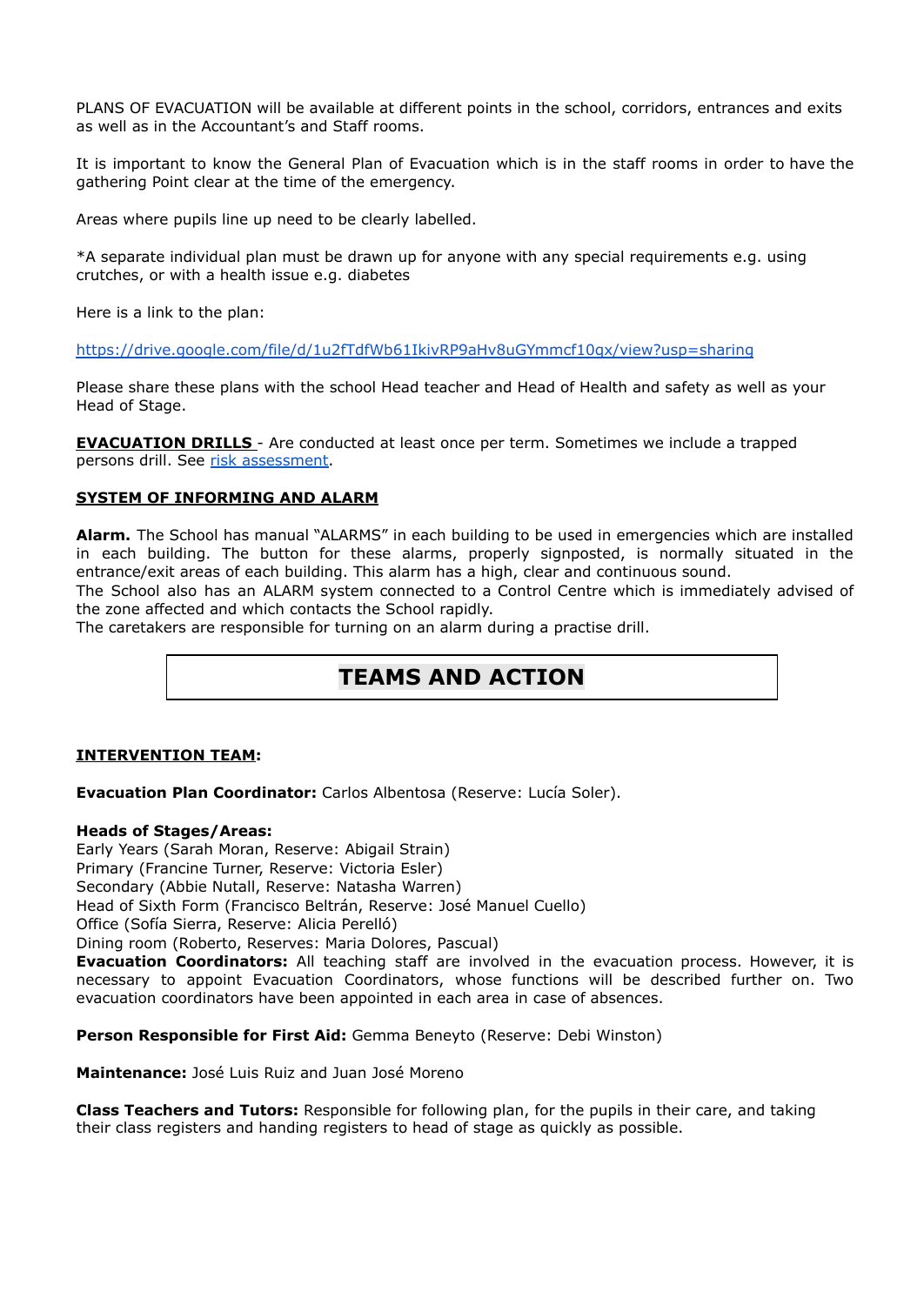**Kitchen staff:** Turn all kitchen equipment off, closing windows and doors.

| <b>BUILDING I (Principal Building and Santiago Ule Building) EVACUATION COORDINATORS</b> |                                                                                                  |  |
|------------------------------------------------------------------------------------------|--------------------------------------------------------------------------------------------------|--|
| <b>Principal Building:</b>                                                               | Cristina Bonete (Register RED ZONE)<br>Cover: Arturo Pascual                                     |  |
|                                                                                          | Mari Carmen Albert (Register BLUE ZONE)<br>Cover: Lucía Soler                                    |  |
|                                                                                          | Noelia Aulló (Register YELLOW ZONE)<br>Cover: Davinia Cortijo                                    |  |
|                                                                                          | Jerónimo Guilabert (Register GREEN ZONE)<br>Cover: Naiara Botia                                  |  |
|                                                                                          |                                                                                                  |  |
| <b>Ground floor (Santiago</b><br>Ule):                                                   | Michelle Wilkinson and Sue Hall - Year 1 zone<br>Lynsey Newcombe and Wendy Potton<br>Year 2 zone |  |
| <b>First floor (Primary):</b>                                                            | Sergio Cuenca<br>Auri López                                                                      |  |
| <b>BUILDING II (Pablo Picasso Building)</b>                                              |                                                                                                  |  |
| <b>Ground floor (Pablo</b><br>Picasso Building):                                         | Victoria Esler<br>Sue Latham                                                                     |  |
| <b>First floor (Pablo Picasso</b><br><b>Building</b> ):                                  | Ariadna Pérez<br>Raquel Casilda                                                                  |  |
| <b>BUILDING III (Hans Christian Andersen Building)</b>                                   |                                                                                                  |  |
| <b>Dining room (Hans</b><br><b>Christian Andersen)</b>                                   | Teaching staff on duty<br>Kitchen staff<br>Dining room assistants                                |  |
| <b>First Floor</b><br>(Hans Christian Andersen)                                          | Cristina Barajas<br>María José Cardona                                                           |  |
| <b>Workshops and Ground</b><br>floor (Hans Christian<br>Andersen)                        | Milovan Jelic<br>Jane Roscoe                                                                     |  |
| <b>BUILDING IV (Isabel Fernández Building)</b>                                           |                                                                                                  |  |
| <b>Matthew Dexter</b><br>Robby Sidoli<br>Extra-curricular teachers                       |                                                                                                  |  |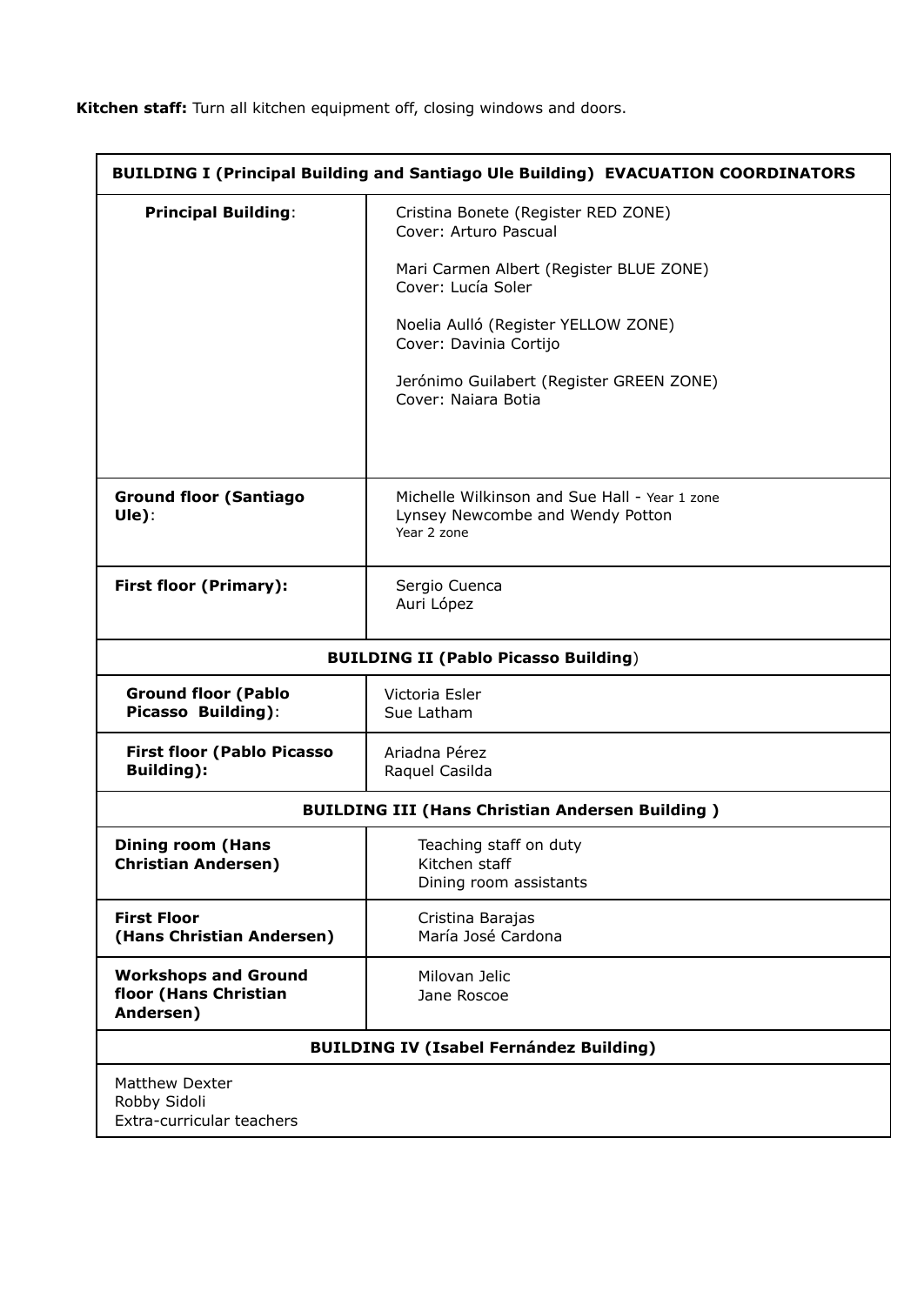| <b>BUILDING V (Miguel de Cervantes Building)</b> |                    |  |
|--------------------------------------------------|--------------------|--|
| <b>Ground floor:</b>                             | Angel Barrajón     |  |
| (Miguel de Cervantes                             | Santiago Ordejón   |  |
| Building)                                        | Alicia Mira        |  |
| <b>First floor:</b>                              | Angela Hare        |  |
| (Miguel de Cervantes                             | Sarah Byles        |  |
| Building)                                        | <b>Griff Dines</b> |  |

| <b>BUILDING VI (Wonderland/EYFS Building)</b> |                  |  |
|-----------------------------------------------|------------------|--|
| <b>Ground Floor</b>                           | Maite Pérez      |  |
| (EYFS Building)                               | Ruth Copperwheat |  |
| <b>First Floor</b>                            | Abi Strain       |  |
| (EYFS Building)                               | Claire Ivorra    |  |

## **TEAM FUNCTIONS**

There are FIVE Intervention teams:

- A) GENERAL EMERGENCY PLAN COORDINATOR
- B) HEADS OF STAGES/AREAS
- C) EVACUATION COORDINATORS
- D) FIRST AIDER
- E) MAINTENANCE

**A. The General Coordinator** (Carlos Albentosa / Reserve: Lucía Soler) will be responsible for the following tasks:

●Once there is an emergency, the Emergency General Coordinator will be alerted and will go to the incident area and evaluate the seriousness of the situation.

●Once informed of the incident, they will sound the alarm in the rest of the buildings if necessary.

●They will stand in a central area of the school and collect the relevant information about pupils and staff from Heads of Stages/areas. The central area will be next to the large slide area on the Primary playground.

- ●They will assume the responsibility of evacuation.
- ●They will coordinate all operations.
- ●They will advise the Fire Brigade if necessary.
- ●They will order the evacuation of the school.
- ●They will control the overall time of the evacuation.
- ●They will draw up a report of the drill afterwards alongside the Health and Safety Coordinator.
- ●They will ensure that a reserve General Coordinator has been appointed.

#### **B. Heads of Stages and areas:**

The role of these people is to gather the information regarding pupil and staff attendance and the status of their areas and directly report to the Evacuation Coordinator (Carlos), who will be positioned in a central area as stated above.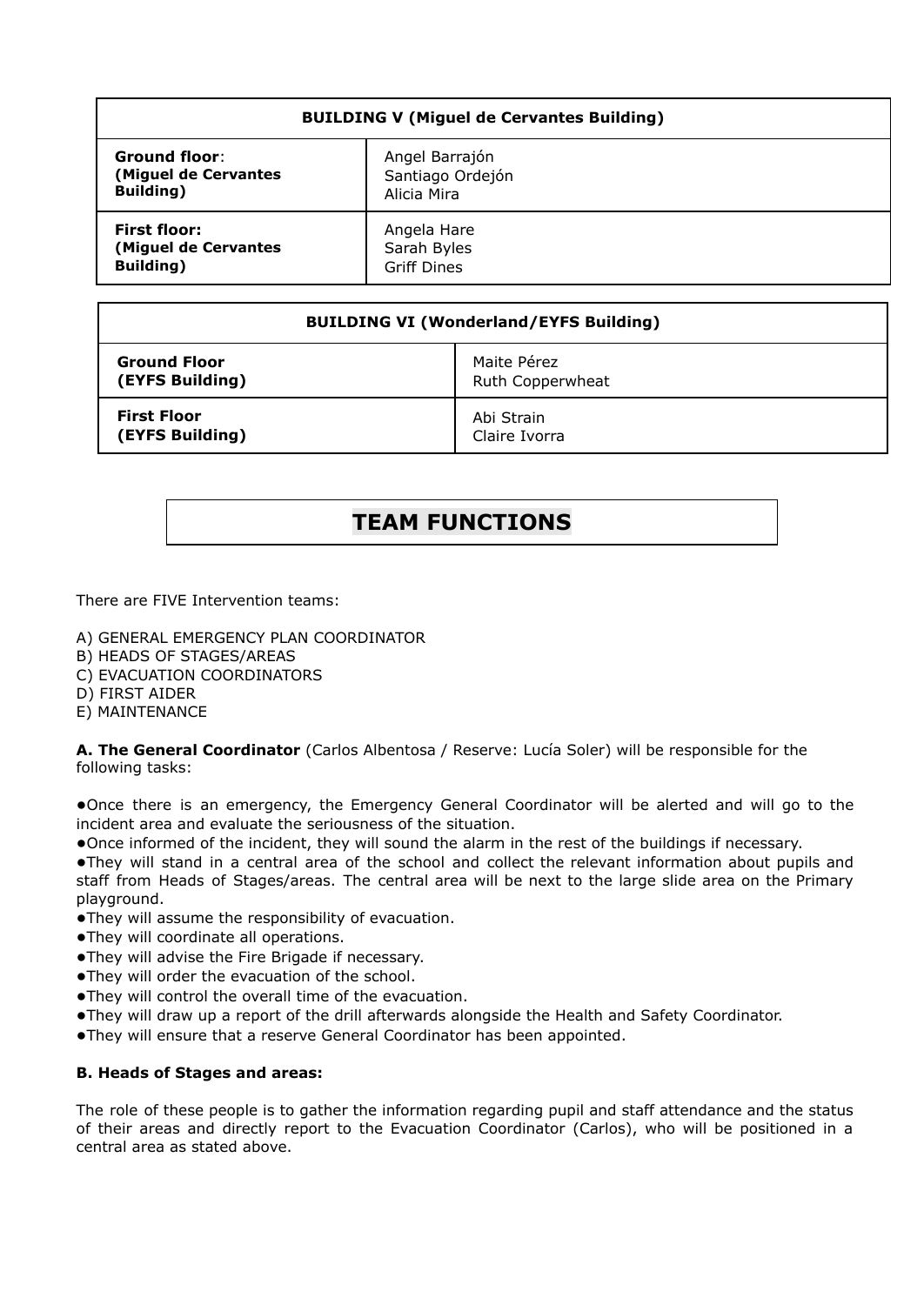They can check staff attendance using the registers brought by office staff allocated to each zone. However, each Head of Area should already be aware of who is in school every day.

They can check pupil attendance using registers given by allocated office staff members to class teachers.

They will be responsible for the **actions** carried out in the said BUILDING, as well as controlling the **total evacuation time**. They will also inform the General Coordinator of the time needed for the evacuation, as well as any incident which may have occurred.

Responsibilities:

- ●Head of Early Years: EYFS Staff and Pupils
- ●Head of Primary: Primary Staff and Pupils
- ●Head of Secondary: Secondary Staff and Pupils
- ●Head of Sixth Form: Sixth Form Staff and Pupils

Heads of Stages should have a record of who is responsible for each member of staff if staff teach in *both stages.*

- ●Responsible for Office Area: Office and Administration staff, cleaners and visitors
- ●Responsible for Dining Area: Responsible for dining room staff

#### **C. The Evacuation Coordinators** will be responsible for the following tasks:

●They will coordinate the evacuation on the different floors.

●They will maintain order at the exit on the ground floor. Once this has been evacuated, they should go to the first floor and organise the evacuation there, then on further floors, should they exist.

- ●They should make sure there are no pupils left in the toilets or other rooms.
- ●They will receive information from the teachers regarding possible obstacles.
- ●They will inform the Head of Stage/Area of any relevant information.
- ●They will assist any children who need additional support to leave the building.
- ●They will close all windows and doors and inform the Head of Stage/area when their building is clear.

#### **D. First Aider**

The person responsible will give First Aid when required and will receive support and help, if necessary, from those persons at School who have received some form of First Aid training. If necessary (emergency), they will contact the Ambulance Service.

**E. Maintenance** will be responsible for the following tasks:

●1 member of maintenance (Cristian) will be responsible for waiting at the school entrances and directing any emergency services to the location of the Evacuation Coordinator.

●Opening the access doors to the pupils' "security zone".

- ●Disconnect the water, gas and electricity supplies.
- ●Take care of the good working order of the School's fire extinguishing equipment.
- ●Inform the General Coordinator of the carrying out of his duties.

#### **Head of School, Deputy Head and Evacuation Plan Coordinator will be responsible for informing each area as to when they can return to the school buildings. Until this message has been given, no one can return to their areas.**

## **GENERAL RULES REGARDING ACTION**

## **PUPILS: RULES OF ACTION**